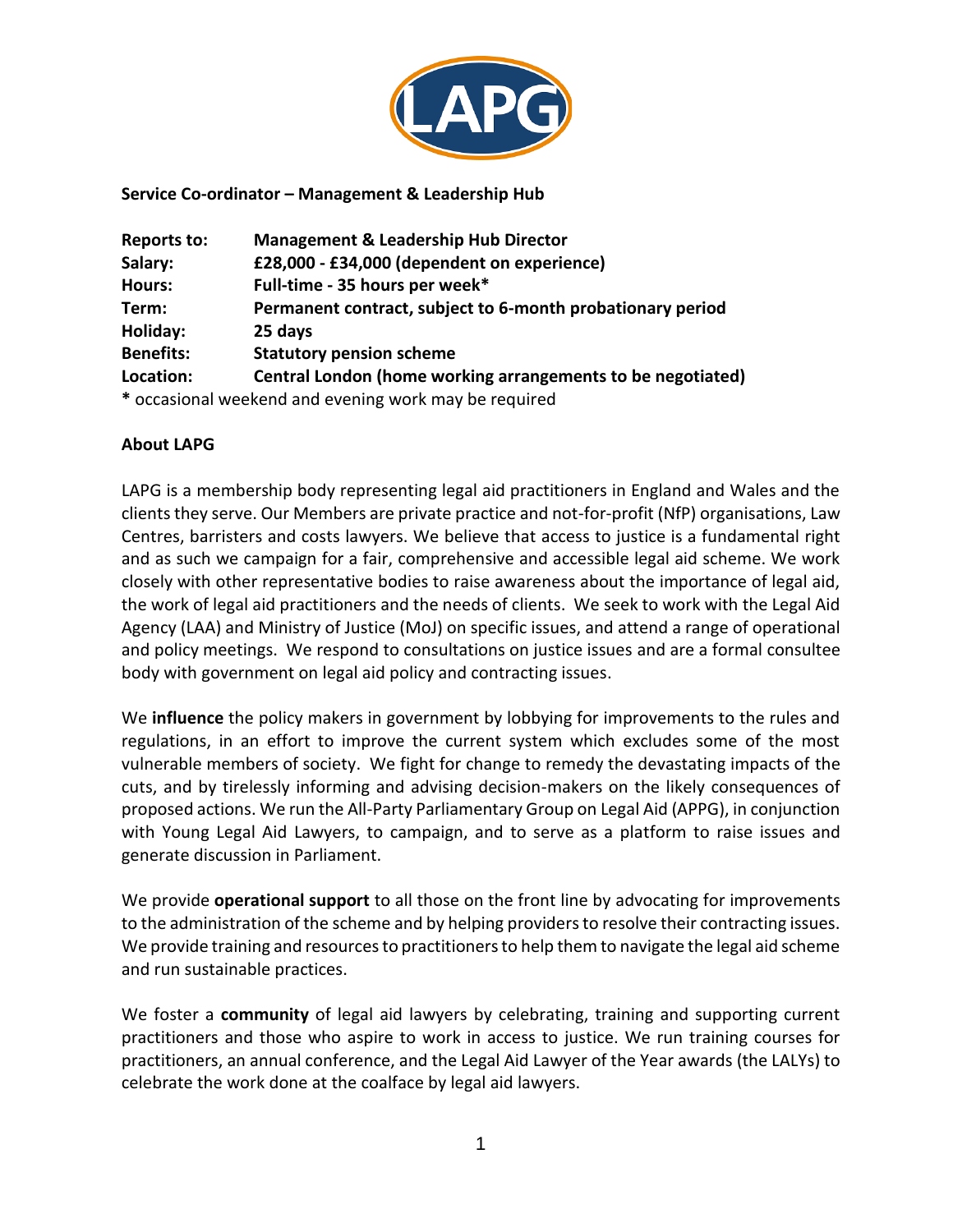

# **Purpose of role**

This Management & Leadership Hub (M&LH) role will expand LAPG's current training and support offer, broadening the range of services that LAPG offers to NfP organisations delivering specialist advice. The role will provide direct support to the M&LH Director and work closely with LAPG's learning and development, member services and policy teams. The M&LH role will support the Director to deliver the project plan and meet the expectations of both service beneficiaries and current and future funders. It is key to this role that the Co-ordinator has experience of managing the delivery of training and support services and the expertise to adapt those services to the emerging needs of the specialist advice sector, both in terms of content and in relation to modes of delivery. The role will both learn from and inform LAPG's policy, campaigning and operational work and ensure that LAPG's services are co-ordinated with those offered by other network and membership bodies to maximise impact and minimise unnecessary duplication.

# **Context**

LAPG has always had a strong training offer which reflects its unique position as the only body representing the views of and catering for the needs of all those who contribute towards the delivery of the legal aid scheme. In recent years that offer has expanded to focus on the development of professional and personal skills and competencies and on practice management. The creation of this new role, and the broader M&LH project, is a recognition that LAPG is well placed to deliver services that strengthen management and leadership capacity across the specialist advice sector. The M&LH project is one of a number of the Community Justice Fund's FunderPlus initiatives and will work collaboratively with complementary programmes from bodies such as Law Centres Network, Citizens Advice and AdviceUK.

# **Key task areas and duties**

- 1. Co-ordinate the services delivered by LAPG's new Management & Leadership Hub, including the Management & Leadership Programme, Introduction to Management course and online training and support resources.
- 2. Assist the M&LH Director with his functions (including diary management and consultancy delivery).
- 3. Assist with the delivery of consultancy projects, which will include managing consultancy allocations and coordinating the work, reporting and invoicing of independent consultants.
- 4. Resolve training delegate and client queries and manage delegate and client relationships.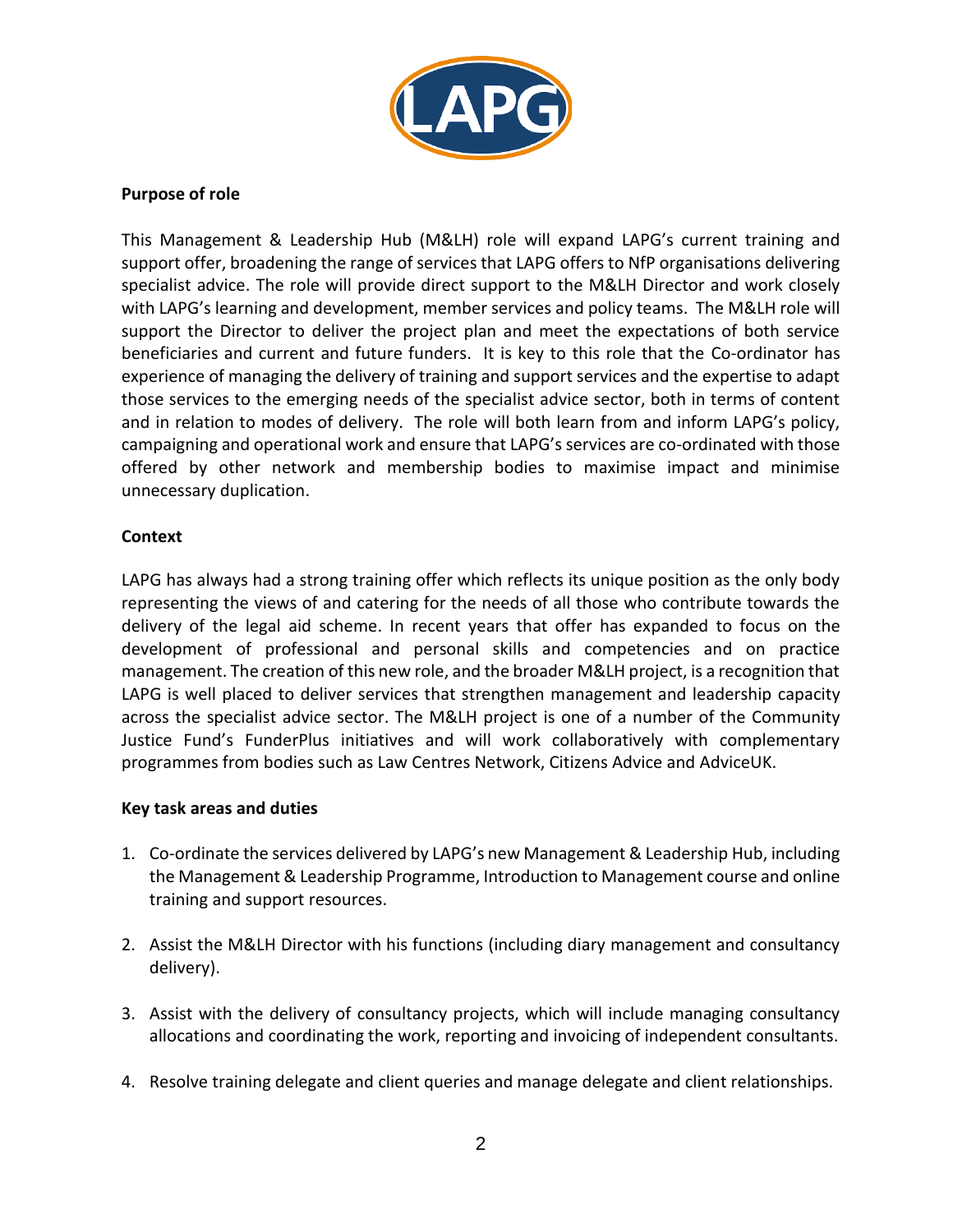

- 5. Work alongside the Operations Officer to maintain software licenses and other M&LH operational resources.
- 6. Assist the Director with the design of and then coordinate the alumni programme and the peer-to-peer support and mentoring schemes.
- 7. Support the Operations Officer, Director and SMT with the development and maintenance of LAPG's online and social media profile and content.
- 8. Assist the Director with compliance and reporting requirements of any grant funding arrangements that support the M&LH and the preparation and presentation of reports to LAPG's Board of Directors.
- 9. Have or develop expertise in podcast and video production and assist with the production, editing and publication of the same.
- 10. Coordinate all M&LH training and events, including:
	- o deliver the expression of interest/allocation processes for training places
	- o maintain a training diary and ensure attendees have appropriate joining instructions
	- $\circ$  maintain resources and training materials and ensure that content owners review and update them as appropriate
	- o arrange meetings and book venues, catering etc.
	- o maintain and update the training platform
	- o monitor training attendance, feedback and attendee issues
	- $\circ$  allocate tutors and act as a liaison between delegates and tutors where appropriate
- 11. Work collaboratively with LAPG's partner organisations such as The Law Society, Law Centres Network, AdviceUK, Legal Action Group and Citizens Advice to ensure that training programmes are co-ordinated, have maximum impact and reduce the potential for competition and duplication.
- 12. Respond to ad hoc requests for in-house or tailored training services by co-ordinating LAPG's offering and liaising with external providers/trainers where necessary.
- 13. Support the delivery of LAPG's key events such as the annual conference and LALY awards.
- 14. Work collaboratively with the Service Co-ordinator (Learning & Development) to ensure coordination across all of LAPG's training and support services and provide cover for that role where necessary.
- 15. Other tasks to support the delivery of LAPG's Strategic Plan as appropriate.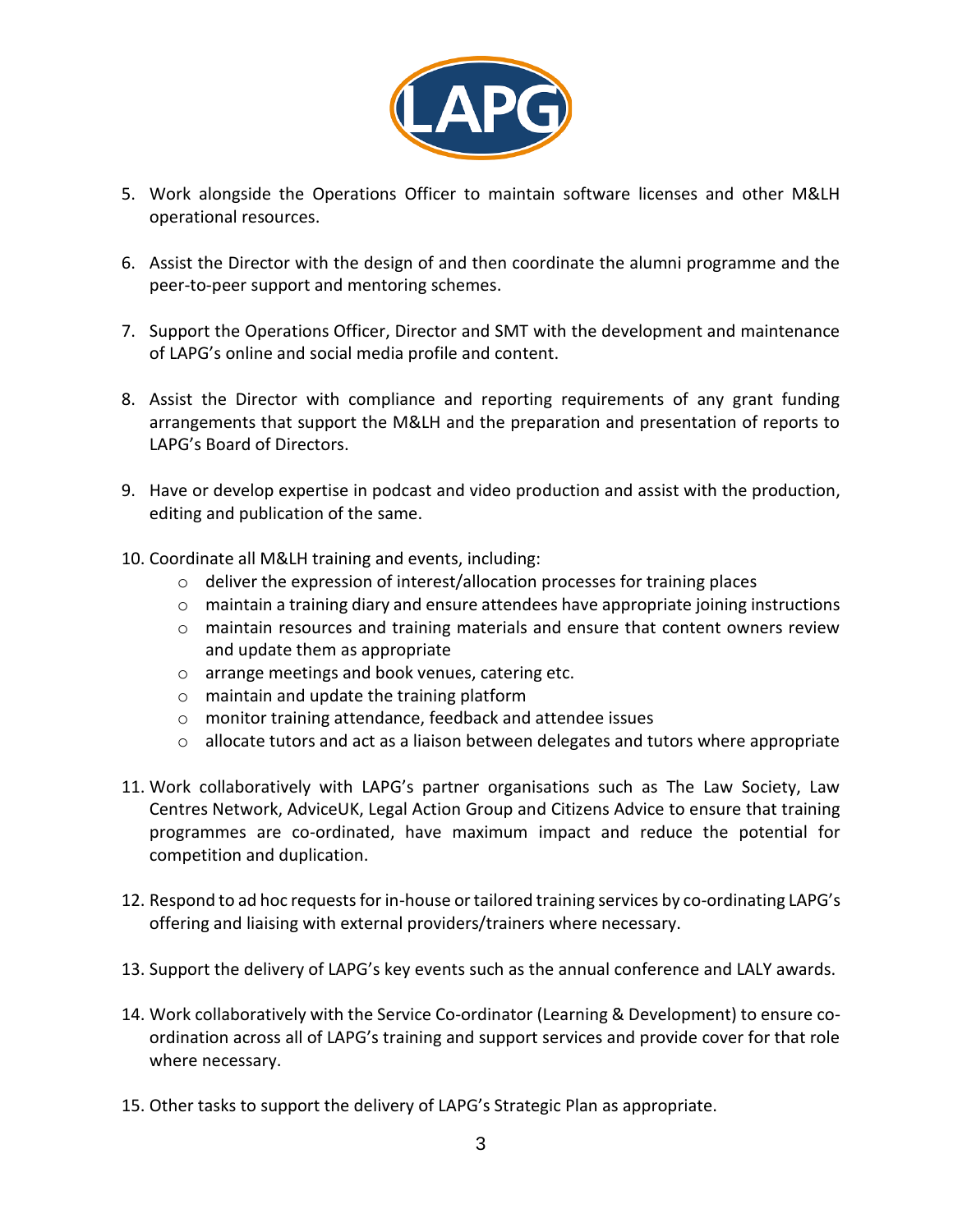

# **Person Specification**

|    |                                                                                                                                                                 | <b>Essential</b> | <b>Desirable</b> |
|----|-----------------------------------------------------------------------------------------------------------------------------------------------------------------|------------------|------------------|
|    | 1. Experience of managing a diverse portfolio of training and<br>services<br>(comparable<br>project<br>support<br>management<br>experience will be considered). |                  |                  |
|    | 2. Experience of developing new training and support products<br>to meet the existing or emerging needs of professional<br>service providers.                   |                  |                  |
| 3. | Excellent administrative and organisational skills and<br>attention to detail.                                                                                  | J                |                  |
|    | 4. Excellent interpersonal skills and experience of co-ordinating<br>services for members and stakeholders from a professional<br>services industry.            |                  |                  |
|    | 5. A positive, solution-focused attitude and a proactive<br>approach to issues and challenges.                                                                  |                  |                  |
|    | 6. Excellent data management skills and the ability to use and<br>manage data to understand the training and support needs<br>of a target audience.             |                  |                  |
|    | 7. Experience of using social media to disseminate information<br>and reach identified target audiences.                                                        | J                |                  |
|    | 8. Experience of developing and managing live and static online<br>training content, podcasts and video production.                                             |                  |                  |
|    | 9. Understanding of the NFP advice sector and the broader<br>funding and policy environment.                                                                    |                  |                  |
|    | 10. Experience of maintaining website content.                                                                                                                  |                  |                  |
|    | 11. Commitment to LAPG's aims and values, including a<br>commitment to equality, diversity and inclusion.                                                       | V                |                  |